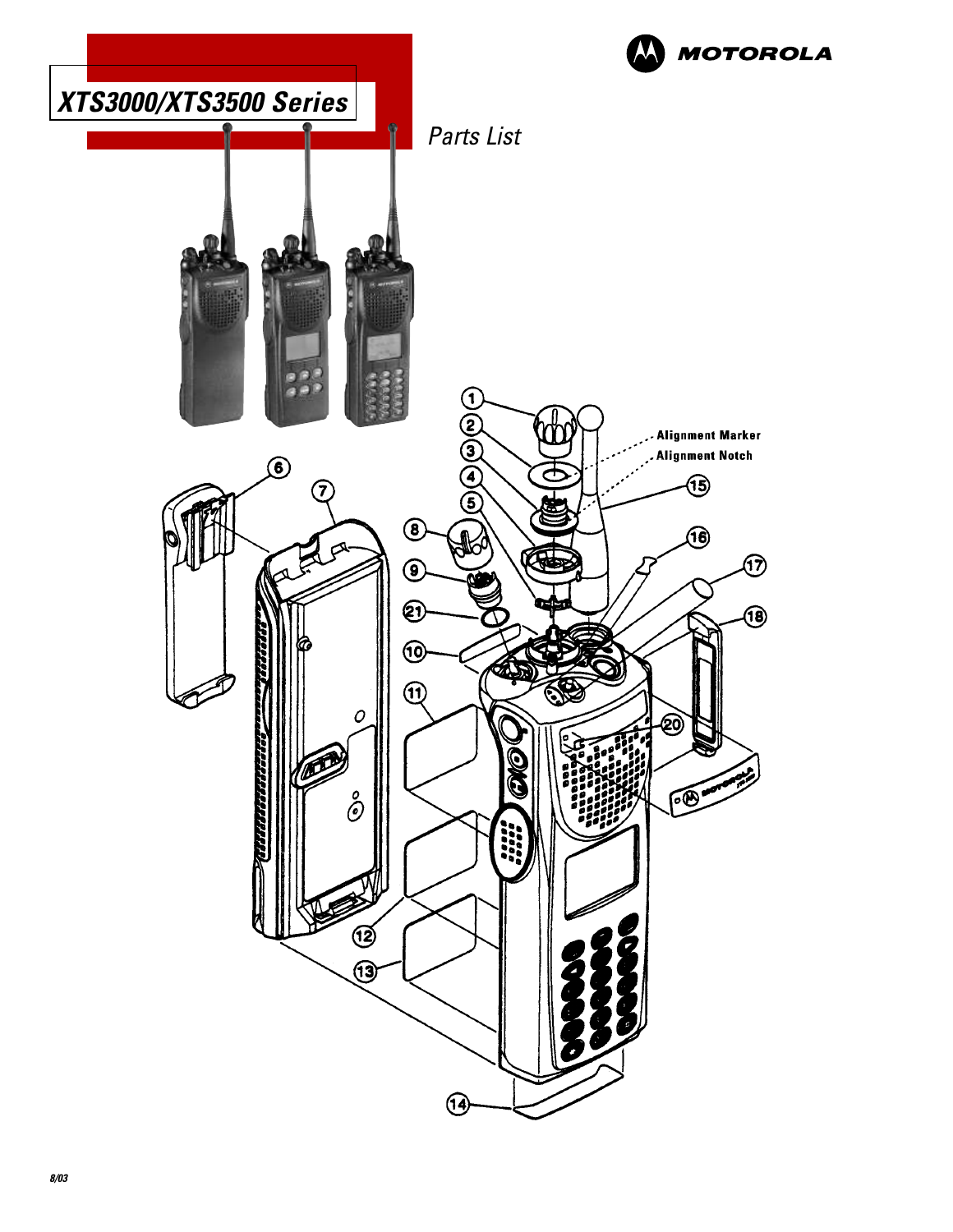

# Parts List

 $\frac{1}{2}$ 

| KEF. |                   |                                              |
|------|-------------------|----------------------------------------------|
| NO.  | PART NO.          | <b>DESCRIPTION</b>                           |
| 1    | 3605370Z01        | Knob, Frequency                              |
| 2    | <b>1305374Z01</b> | Escutcheon, Frequency                        |
| 3    | 4305373Z01        | Insert Retainer, Frequency                   |
| 4    | 4505375Z01        | Lever, Secure Frequency                      |
| 5    | 6105376Z01        | Lightpipe Indicator/Stop, Frequency          |
| 6    | <b>NTN8266B</b>   | Clip, Belt                                   |
| 7    | <b>NTN8294BR</b>  | Battery, NiCd                                |
| 8    | 3605371Z01        | Knob, Volume                                 |
| 9    | 4305372Z01        | Insert Retainer, Volume Knob                 |
| 10   |                   | Label, Motorola, Back; not field repairable  |
| 11   |                   | Label, Flashport; not field repairable       |
| 12   |                   | Label, Radio Serial number; not field        |
|      |                   | repairable                                   |
| 13   |                   | Label, Approval Agency; not field repairable |
| 14   |                   | Label, Bottom; not field repairable          |
|      |                   |                                              |

| RFF |                 |                                           |
|-----|-----------------|-------------------------------------------|
| NO. | PART NO.        | DESCRIPTION                               |
| 15  | 8505241U03      | Antenna, 800 MHz Whip (806-870 MHz)       |
|     | or              |                                           |
|     | <b>NAF4000B</b> | Antenna, 800 MHz Dipole (806-870 MHz)     |
|     | or              |                                           |
|     | 8505241U06      | Antenna, 800 MHz Stubby Quarterwave       |
|     |                 | (806-870 MHz)                             |
| 16  |                 | Escutcheon, Concentric Switch (optional); |
|     |                 | not field repairable                      |
| 17  |                 | Escutcheon, Toggle (optional);            |
|     |                 | not field repairable                      |
| 18  | 1505579Z01      | Cover, Dust, Universal Connector          |
| 19  | 3305573Z01      | Label, Motorola, Front                    |
| 20  | 3505586Z01      | Gortex                                    |
| 21  | 3205379W01      | "O" Rina                                  |

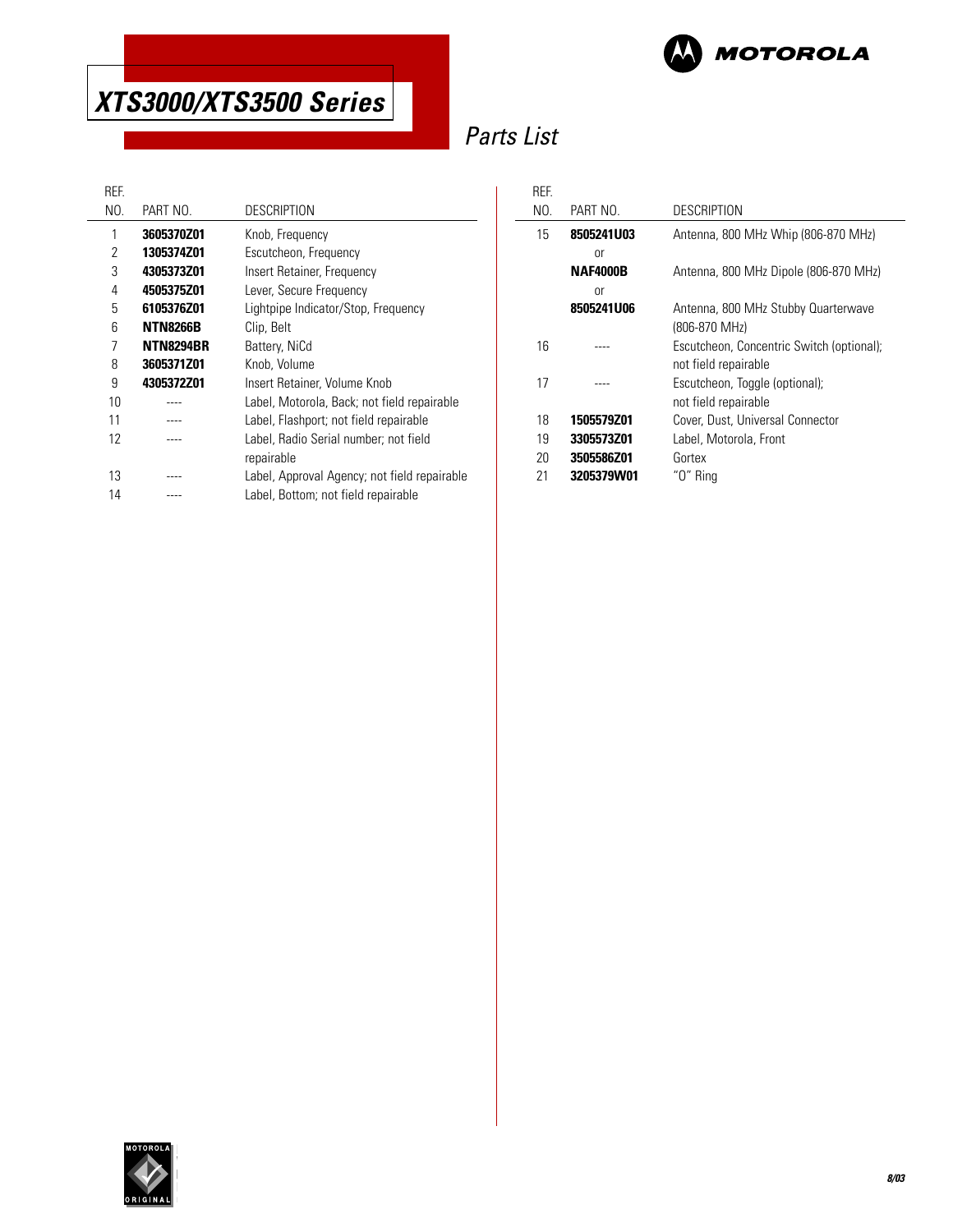



## **Chargers**

#### **Single Unit Universal Tri-Chemistry Chargers**

Tri-Chem chargers support Nickel Cadmium, Nickel Metal Hydride and Lithium-ion batteries.

**NTN1667A** Single Unit, universal tri-chem rapid charge, 110V **NTN1668A** Single Unit, universal tri-chem rapid charge, 220V **NTN1669A** Single Unit, universal tri-chem rapid charge, 240V

#### **Multi-Unit Chargers**



Ideal charger for multi-shift operation or centrally located equipment rooms where spare batteries are always required. They can accommodate up to 6 batteries at once.

**NTN1177D** Multi-Unit, rapid rate, 110V (not for Lithium-ion)

**NTN1178D** Multi-Unit, rapid rate, 220V (not for Lithium-ion)

**NTN1179D** Multi-Unit, rapid rate, 240V (not for Lithium-ion)

## **Chargers**

### **Motorola Conditioning Charger**

The MCC will help extend battery life and enhance battery operation. It will safely condition and charge your specified Nickel Cadmium (NiCd) and Nickel Metal Hydride (NiMH) batteries in approximately an hour.

#### **WPLN4086CR** MCC

Kit, 110V AC; includes both base unit and 7V adapter

**WPLN4087CR** MCC

Kit, 220V AC; includes both base unit and 7V adapter

**WPPN4021CR** 7 Volt Adapter plate only

**WPPN4065BR** Multi-Unit Conditioning Charger Four-station Base, 110V; (order adapter plates separately)

**3080384G15** Cigarette Lighter Adapter Cord



**RLN4814A** Vehicular Mounting Bracket for single unit Motorola Conditioning Charger

WPPN4065BR Shown With Optional Adapter Plates

**3080384M21** DC Hard Wire Cable, for vehicular installation (included in RLN4814A)

RLN4814A

**3060665A04** 120V Interchangeable line cord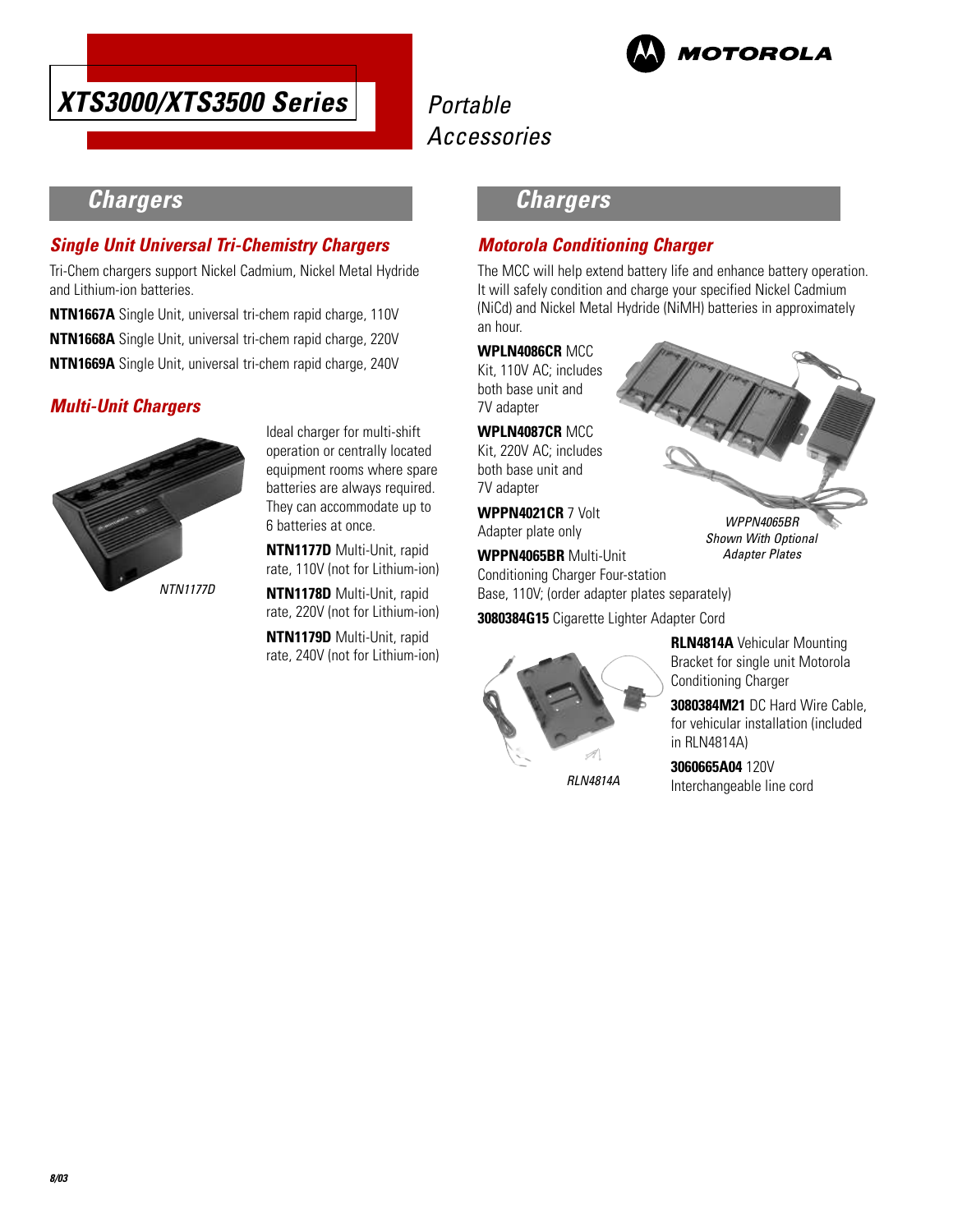

# Portable Accessories

# **Chargers**

#### **Battery Maintenance Systemplus (BMSplus)**

#### **Increase the useful life of your batteries.**

Using interchangeable battery adapters (sold separately), the BMS<sup>plus</sup> is capable of charging and discharging, analyzing, conditioning and cycle test on batteries; tracking battery voltage and capacity (mAh). The BMSplus offers a 3 year warranty. Its easy-to-use design supports hundreds of 2-way, cellular and camcorder batteries with printer port\* (Serial-RS-232C port – uses female 9-pin to male 25-pin cable).



WPLN4079BR

**WPLN4079BR** Six-Station, 110V AC, 50/60 Hz

**WPLN4080BR** Six-Station, 230V AC, 50/60 Hz

**WPPN4085AR** BMSplus field Upgrade Kit for WPLN4079AR, WPLN4080AR and WPLN4081AR; allows these units to support Li-ion battery chemistries

**NDN4005B** Three-Station, 110V AC 50/60 Hz (does not support Li-ion or 3-cell batteries)

**NDN4006B** Three-Station, 230V AC 50/60 Hz (does not support Li-ion or 3-cell batteries)

### **BMSplus Adapters**

**WPPN4019AR** Adapter, NiCd only **WPPN4022AR** Adapter, NiCd and NiMH **WPPN4086AR** Adapter;NiCd, NiMH and Li-ion

### **Chargers**

### **Battery Optimizing System II (BOS II)**



No other battery analyzer matches the speed, accuracy, and versatility of the Battery Optimizing System II. Ideal for large fleet, public safety, and all other users who rely on their battery performance. Now with increased power, more sophisticated programming options, and easier to use navigation paths, optimizing your batteries was never easier. Key features include:

WPLN4124AR

- Support for NiCd, NiMH, Li-ion, and SLA batteries
- 100 watt power supply and programmable from 100 mAH to 4 amps per station
- Interchangeable adapters accomodate all major brands
- Includes a variety of user programs and allows for customizable programming
- Proprietary recondition cycle restores NiCd and NiMH batteries
- Increased processing power and testing resolution including a three minute Quicktest that measures the batteries State of Health (SoH)
- Printer output for reports and labels
- Three year warranty

**WPLN4124AR** BOS II, Four-Station, 100-240V AC (US line cord) **WPLN4125AR** BOS II, Four-Station, 100-240V AC (UK/Euro line cords)

### **BOS II Adapter**

**RL-75765** Adapter, XTS3000

\* Compatible with the STAR Micronics SP200 series printers, available from any STAR Micronics distributor, and other printers with STAR emulation.

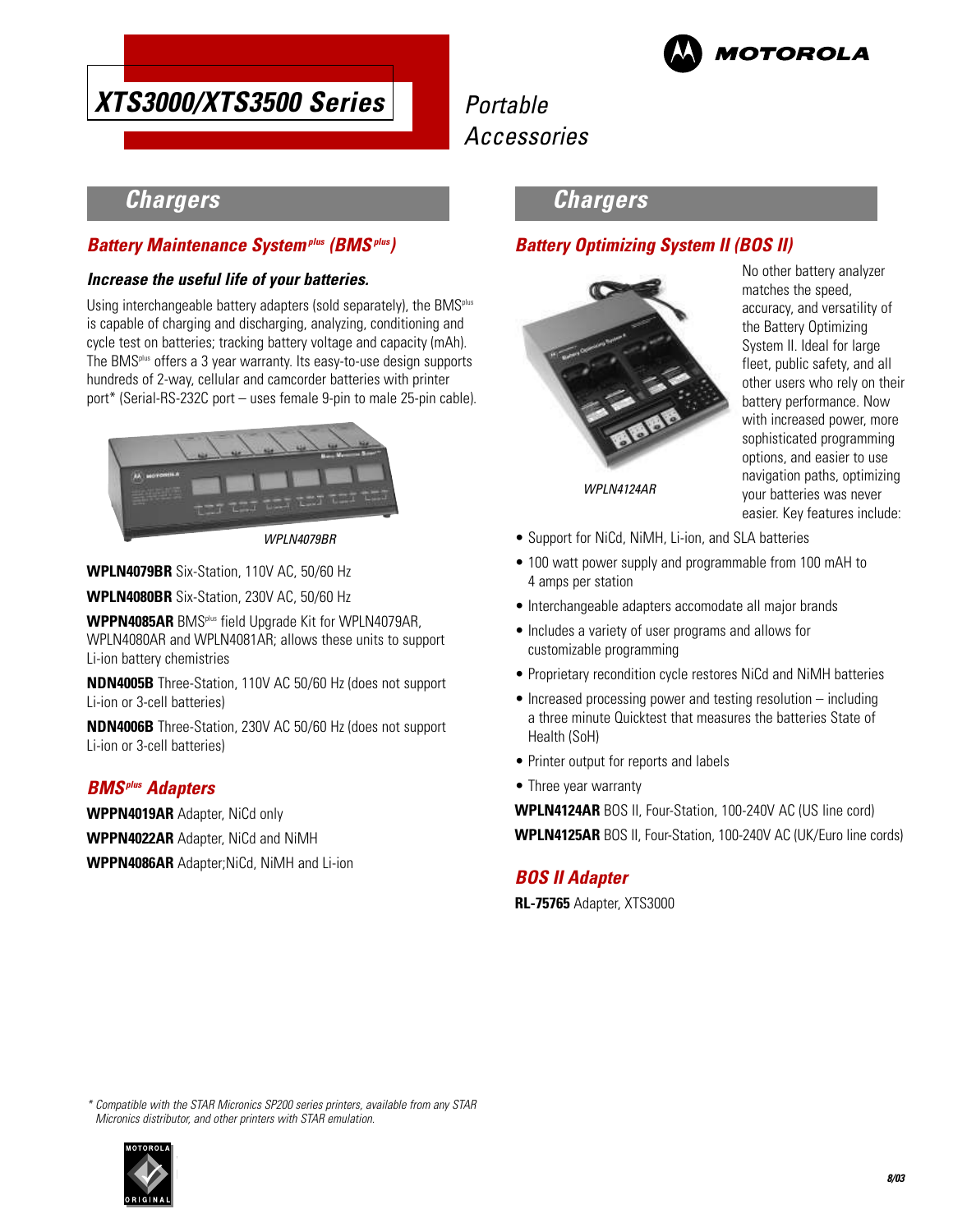



## **Chargers**

#### **impress™ Bundle Packs**

Provide significant savings on the impress™ products by bundling a charger and batteries together as a Smart Energy System package.

**RLN5263A** impress Charger with two HNN9031AR batteries

**RLN5262A** impress Charger with two HNN9023AR batteries

**RLN5441B** impress Multi-Unit Charger with six HNN9032AR batteries

**RLN5443B** impress Multi-Unit Charger with six HNN9031AR batteries

**RLN5486A** impres Single-Unit Charger Bundle Includes 1 WPLN4111 impress charger and 2 NNTN4436AR Intrinsically Safe (FM) batteries. For XTS3000, XTS3500 and XTS5000 Two-way radios.

**RLN5487A** impres Single-Unit Charger Bundle Includes 1 WPLN4111 impress charger and 2 NNTN4437AR ruggedized batteries. For XTS3000, XTS3500 and XTS5000 Two-way radios.

**RLN5489B** impres multi-bundle XTS 1800 NiMH; Intrinsically Safe (Only with applicable Intrinsically Safe products)

**RLN5490B** impres multi-bundle XTS 1800 NiMH; Intrinsically Safe (Only with applicable Intrinsically Safe products)

#### **impres™ Smart Energy System**



The impres™ smart energy system ensures maximum talk-time and optimized battery cycle life through the use of its advanced charging algorithm and automatic reconditioning features. The smart energy system reconditions impres batteries when they need it automatically, keeping them in peak condition. It's advanced conditioning features allow batteries to be safely left on

WPLN4111AR

the charger for extended periods of time without incurring the damaging heat build-up which can rob batteries of cycle life. In addition, batteries left on the charger are kept fully charged so they are always ready when you need them. The impres system reconditions batteries when they need it based on their usage pattern. Talk time and cycle life are optimized and the need for manual maintenance programs reduced or eliminated. This rapid-rate tri-chemistry charging system will also charge existing legacy batteries and supports multiple radio platforms including Saber, XTS, and HT1000 series portables.

**WPLN4111AR** impres Smart Energy System Charger **WPLN4108BR** impres Smart Energy System Multi-Unit Charger

## **Chargers**

#### **impres™ Multi-Unit Charger with Display Modules**

The impres Multi-Unit Charger with Charger Display Modules has a two-line LCD screen for each of its six charger pockets that provides users with a host of valuable battery information. When a calibrated impres battery is inserted into a pocket, it provides the current battery mAh and percent of rated capacity which allows the user to immediately know the status of the battery without having to charge and discharge the battery. Additionally, the unit displays the remaining charge time (NiCd and NiMH only) which lets the user know when the impres battery will be ready for use. Additional information displayed includes: battery serial and part number

information, battery chemistry, voltage, charge status and the version of the charger and display modules.

**WPLN4130AR** Multi-Unit Charger with Display Modules

**RLN5382A** Charger Display Module for impres multi-unit charger version 1.3 or later



**RLN5591A** Charger Display Module for impres multi-unit charger version 1.2 or earlier (Requires unit to be sent to the Rockford Service Center – instruction

### **Vehicular Charger**

sheet provided)

This vehicular charger is a 12V DC that supports nickel cadmium (NiCd), nickel metal hydride (NiMH), and Lithium Ion (Li-ion) batteries for XTS3000, XTS3500 and XTS5000. A microprocessor senses the type of battery installed and controls the rate of charge accordingly. Batteries are charged at a rapid rate until fully charged at which point the unit reverts to a trickle charge. Batteries can be charged while on the radio or stand alone. The radio can be operated while in the charger and this unit is PAC RT compatible. The vehicular charger consists of a console, mounting hardware, and a supply cable.

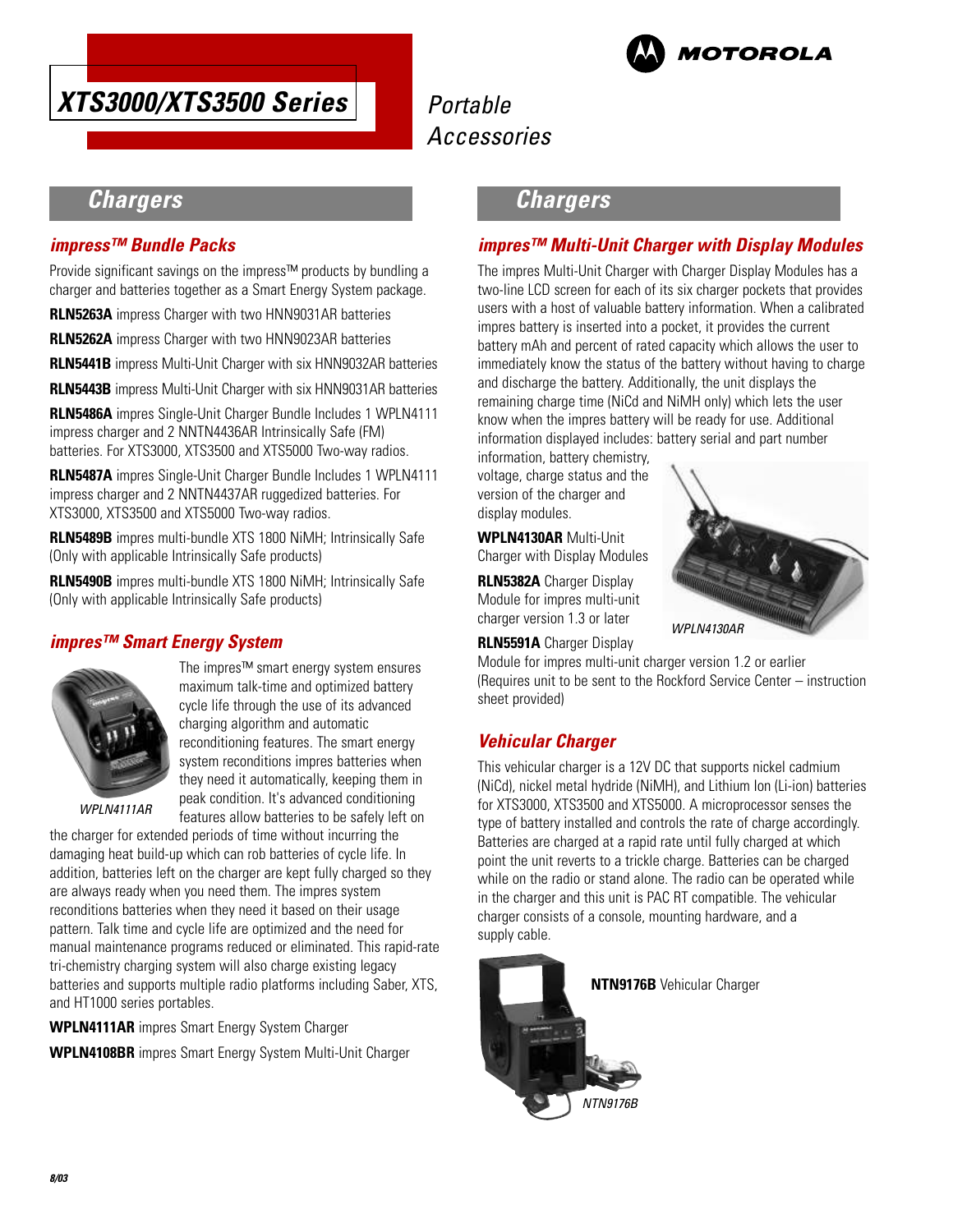

# Portable Accessories

## **Chargers**

#### **Travel Charger**

This compact Travel Charger mounts inside a vehicle for convenient battery charging throughout the workday, helping to assure users that they will never be out of touch due to lack of power. It has a voltageregulated lighter adapter



that plugs into the vehicle's socket, and includes a mounting bracket with nylon strap to hold the Two-way radio in place. Designed to charge batteries on or off the radio; users can use their radio while charging. A maintenance mode keeps batteries charged without damaging heat buildup, and the charging algorithm provides for cool charging of the battery. A recharge mode rapid charges batteries to compensate for capacity loss caused when radios are kept in receive or transmit mode.

**RLN4884B** Travel charger

#### **Vehicular Adapters**

Allows customers to adapt XTS3000, XTS3500 and XTS5000 portables for mobile operation. Provides in-vehicle rapid and trickle charging for nickel cadmium (NiCd), nickel metal hydride (NiMH), and Lithium-ion (Li-ion) batteries. These units offer quick radio release and dead battery operation and are powered by attaching their supply cable to the 12V battery inside a police car, utility truck or other vehicle. Connectors are provided for the vehicle antenna, mobile microphone and optional amplified loudspeaker (HSN1000B). There is also a general interface connector for additional accessories. A color LED indicates battery recharge status. For XTVA operation, a microphone and RF switch (NTN8327A) are required. The required mobile microphone and optional loudspeaker allow for operation of the portable radio that is similar to that of a mobile.

**NTN8561E** XTS Vehicular Adapter, Closed Face, Mini-UHF

**NTN8560E** XTS Vehicular Adapter, Open Face with limited keypad access, Mini-UHF

**NTN1607E** XTS Vehicular Adapter, Closed Face, BNC

**NTN1606E** XTS Vehicular Adapter, Open Face with limited keypad access, BNC

### **Chargers**

Adding accessories to the vehicular adapters requires one of the following two kits:

**NTN8941A** XTVA Data Cable Kit **NTN8943A** XTVA Accessory Adapter Kit

#### **Additional Accessories for the Vehicular Adapters**

**HMN4069E** Standard White Palm Microphone **PLN7737B** Hand Held Control Head **NTN8940B** Trunnion (Required) **HSN1000B** External Speaker Amplified, 6 Watts **HLN9330B** Emergency Foot Switch **GLN7280A** Emergency Pushbutton **6685687A01** Tool Wrench for RF Switch (Required) **NTN8327A** RF Adapter (Required) **NKN6455A** MTVA PA/Speaker Cable

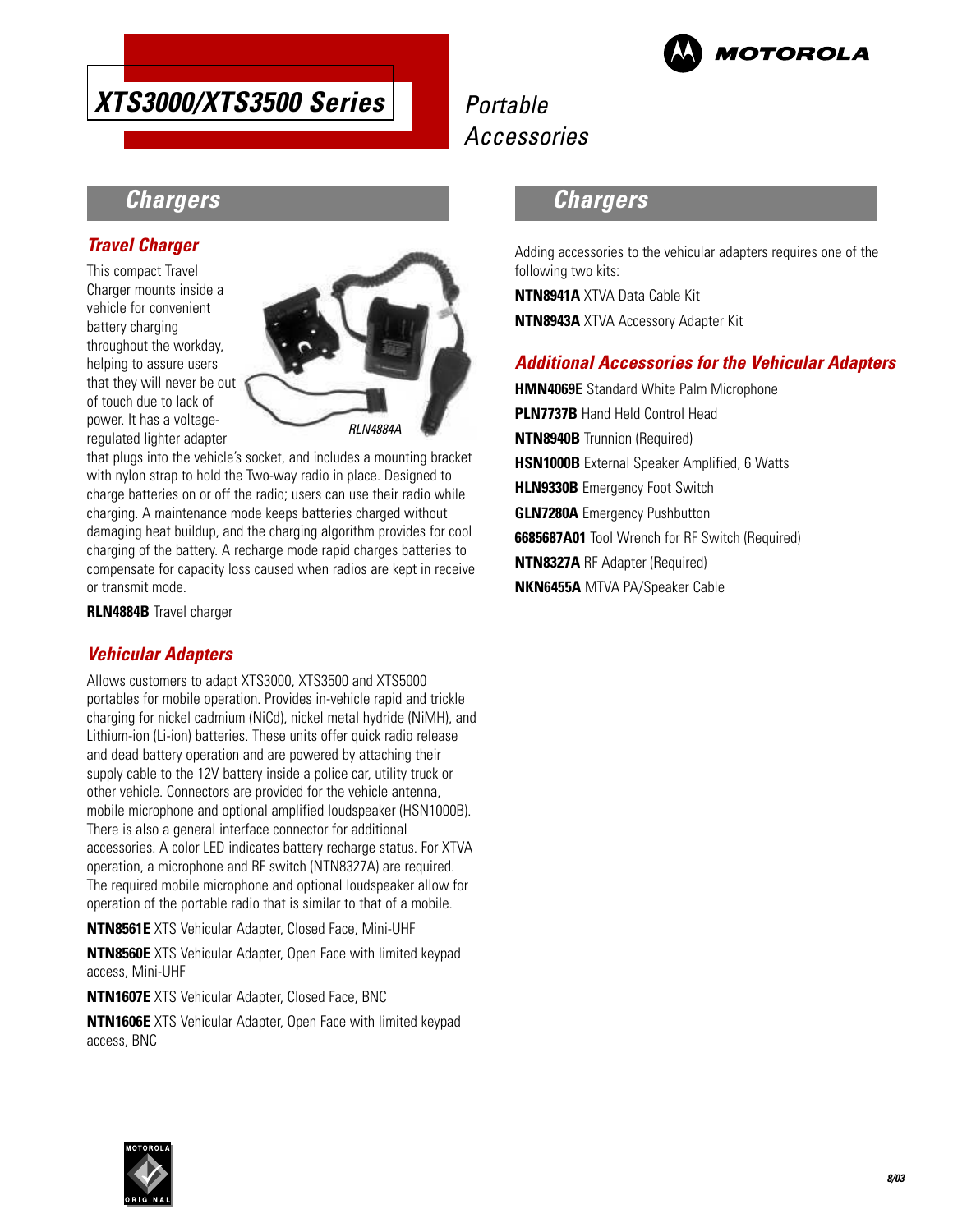



## **Carrying Accessories**

#### **Carrying Cases**

A variety of carrying accessories are available for your comfort and convenience. The carrying cases are available in sizes designed to fit your radio & battery and permit audio to be heard clearly.

#### **Model I Radios Only**

**NTN8387A** Leather Carry Case with Belt Loop and T-Strap

**NTN8385B** High Activity Swivel Leather Carry Case with 2.5˝ Swivel Belt Loop and T-Strap

**NTN8386B** High Activity Swivel Leather Carry Case with 3.0˝ Swivel Belt Loop and T-Strap

**NTN8725A** High Activity Nylon Carry Case with Belt Loop and T-Strap

#### **Model II & III Radios Only**



**NTN8382B** Leather Carry Case with Belt Loop and T-Strap

NTN8385B

**NTN8380C** High Activity Swivel Leather Carry Case with 2.5˝ Swivel Belt Loop and T-Strap

NTN8382B

**NTN8381C** High Activity Swivel Leather Carry Case with 3.0˝ Swivel Belt Loop and T-Strap Nylon Carry Case

**NTN8725A** High Activity Nylon Carry Case with Belt Loop and T-Strap

**NTN9184A** Leather Carry Case with Belt Loop for Clamshell Battery



NTN8381C



#### **Carrying Case Accessories**

#### **T-Straps**

**NTN8383A** Leather T-Strap Plain Action Snap **NTN8384A** Leather T-Strap Hard Action Snap

### **High Activity Belt Loops**



**NTN8039B** 2.5˝ Leather Swivel Belt Loop

**NTN8040B** 3.0˝ Leather Swivel Belt Loop



NTN8040B

**NTN9179A** High Activity Swivel 3.0˝ Belt Loop with "D" clip for battery

**NTN9212A** "D" clip for battery (for use with NTN9213A only) **NTN9213A** 3.0˝ Belt Loop, High Activity

#### **Belt Clips**

**NTN8266A** Standard Removable Belt Clip Attachment **NTN8460A** 3.0˝ Removable Belt Clip Attachment

**Belt 4200865599** 1.75˝ wide leather belt

#### **Carrying Strap**

**NTN5243A** Adjustable Black Carrying Strap; attaches to "D" ring on case

## **Chest Pack**

**HLN6602A** Universal Chest Pack with Radio Holder, Pen Holder and Velcro Secured Pocket.

**1505596Z02** Replacement Strap for HLN6602A



HI N6602A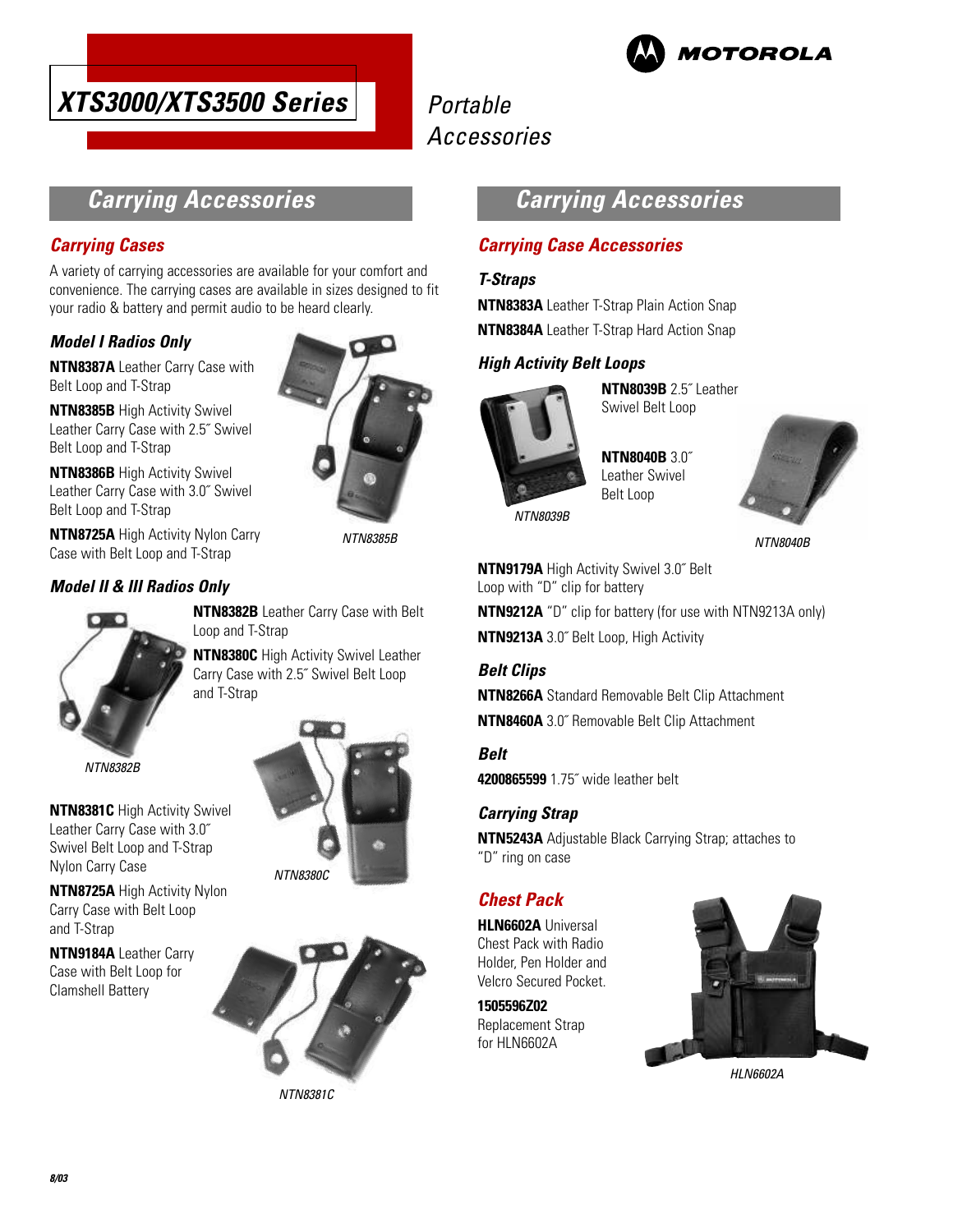

# Portable Accessories

## **Carrying Accessories**



#### **Break-a-Way Chest Pack**

All of the same features as the original chest pack (HLN6602A) plus break-a-way tabs that allow the entire pack to be pulled off with approximately 10 lbs of pressure. Perfect for railroads, manufacturing locations, construction sites and anywhere that safety is a concern.

**RLN4570A** Break-A-Way Chest Pack

## **RadioPAK™**



It's different from all other holders or cases: more comfortable, more useful and more stylish. Worn around the waist, it holds two-way, iDEN portables or cellular phones right at hand. Includes a separate 6˝x 8˝ zippered pouch for other on-the-job necessities. Adjustable nylon weave belt; fits both men and women.

RLN4815A

**RLN4815A** RadioPAK™ Radio/Utility Case

**4280384F89** Universal RadioPAK™ Belt Lengthener; fits waists larger than 40˝

### **Portable Radio Hanger**

The portable radio hanger slides over and hangs from the door panel in a vehicle. The radio's belt clip slides onto the portable hanger allowing convenient, easy mounting. Two sizes are available to fit door panels.

**TDN9327A** Portable Radio Hanger for door panels up to 2-3/4˝

**TDN9373A** Portable Radio Hanger for door panels 2-3/4˝ to 3-1/4˝



TDN9327A

## **Audio Accessories**

#### **Remote Speaker Microphones (RSM)**

Allows you to talk and listen without removing the radio from the belt, case or charger. Ideal for high noise level environments. These water resistant microphones include: coiled cord, 3.5mm earjack, swivel clothing clip, and quick disconnect latch.

**\*NMN6193C** Remote Speaker Microphone

**\*NMN6191C** Noise Canceling Remote Speaker Microphone

**0104010J46** Replacement Coil Cord Cable Assembly for remote speaker microphones



NMN6193B

### **Public Safety Speaker/Microphones (PSM)**

Public safety speaker microphones include straight cord assembly, 3.5mm earjack, swivel clip, quick disconnect latch, antenna connector, and receive audio high/low toggle switch. Antenna must be ordered separately. Use radio antennas on page XXX. Requires NTN8327A RF adapter.



**\*NMN6247A** Public Safety Microphone with Straight Cord, 30˝; requires NTN8327A

**\*NMN6250A** Public Safety Microphone with Straight Cord, 24˝; requires NTN8327A

**\*NMN6251A** Public Safety Microphone with Straight Cord, 18˝; requires NTN8327A

**\*NTN8327A** RF Adapter; required for use with public safety microphone

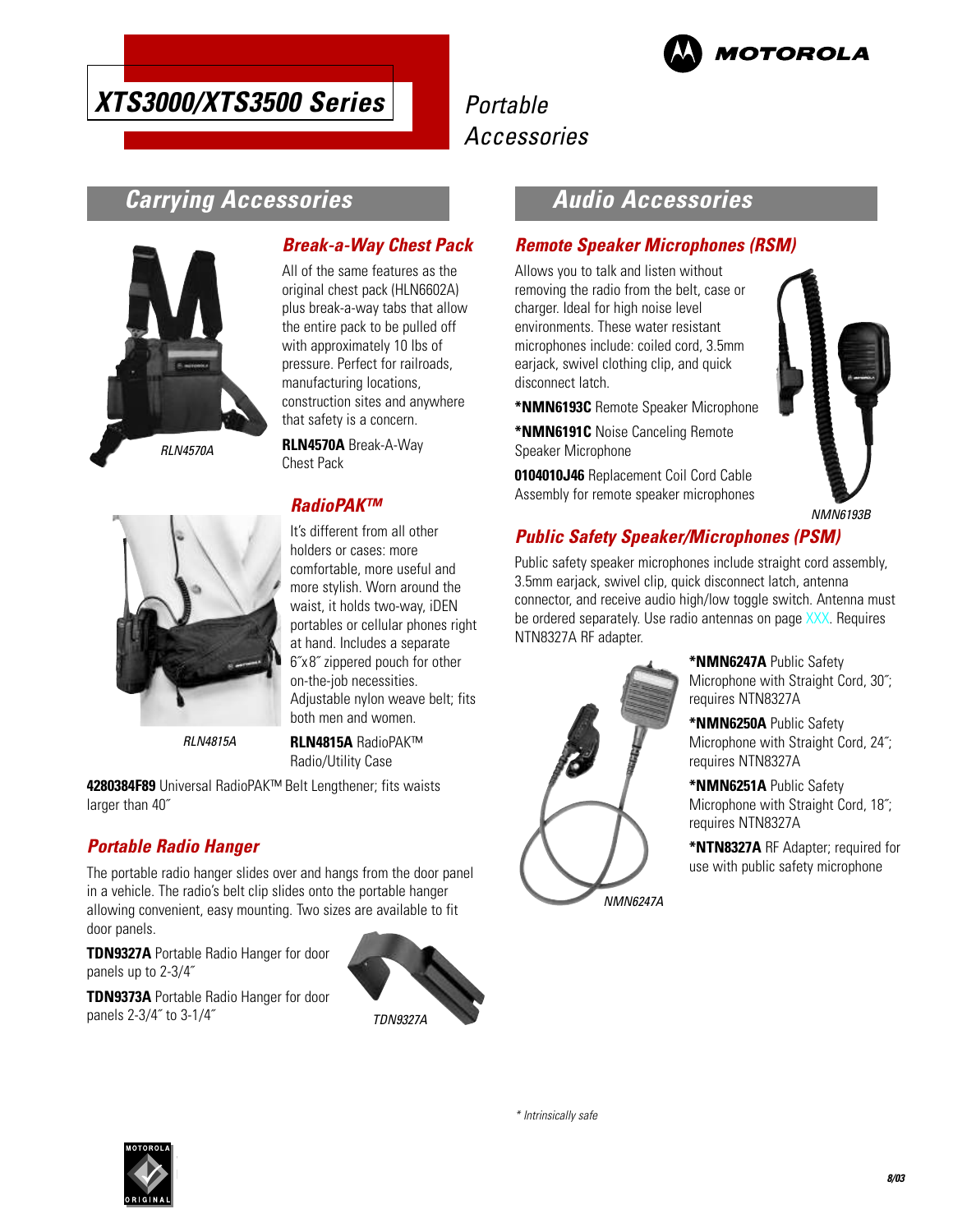



## **Audio Accessories**



#### **XTS Series Commander ™ Remote Speaker Microphone**

The Commander Remote Speaker Microphone is enhanced with controls normally found only on the radio itself. You can take command of communication with a Push-to-Talk (PTT) Button, Emergency Button, Volume Control, 16-Channel Select Knob and 2 Programmable Buttons. This water resistent Remote Speaker Microphone also features a receive-

only 3.5mm earphone jack to allow for discrete conversations. What's more, the controls are specially designed for users who wear large gloves: the buttons are large, and the channel selector knob provides tactile feedback at each position. Compatible with XTS3000, XTS3500 and XTS5000 two-way radios. Intrinsically Safe (FM) when used with Intrinsically Safe XTS3000, XTS3500 and XTS5000 radios.

**\*RMN5021A** XTS Series Commander Remote Speaker Microphone

### **Receive-only Earpieces for Commander RSM**

**AARLN4885B** Receive-only foam earpiece with 3.5mm adapter

**RLN4941A** Receive-only earpiece with 3.5mm plug, translucent tube and rubber eartip

**WADN4190A** Flexible Ear Receiver to be used with the Remote Speaker Microphone Public Safety Microphone

## **Epaulet Strap**

Black leather epaulet strap secures remote speaker microphone to epaulet straps on shirt or jacket and accommodates back clip in leather cutouts. Snap closure secures remote speaker microphone cord to allow reliable communications in hostile high movement applications.

**RLN4294A** Epaulet Strap, Velcro **RLN4295A** Epaulet Strap, small clip RLN4294A



RLN4295A

## **Audio Accessories**

#### **Surveillance Kits**

Surveillance accessories allow the user to privately receive communications with the earpiece and are ideal when environments require discreet communications.

**The following surveillance accessories require the BDN6676D (3.5 mm threaded adapter jack) that attaches to the radio.**

Receive-only Surveillance Kit (1-Wire)

BDN6666A

**\*BDN6664A** Beige **\*†BDN6665A** Beige

**BDN6726A** Black

**†BDN6727A** Black



BDN6664A

Receive-only Surveillance Kit with Volume Control (1-Wire) **\*BDN6666A** Beige

**BDN6728A** Black

\* Intrinsically Safe

† Extra Loud Earphone (Exceeds OSHA Limits)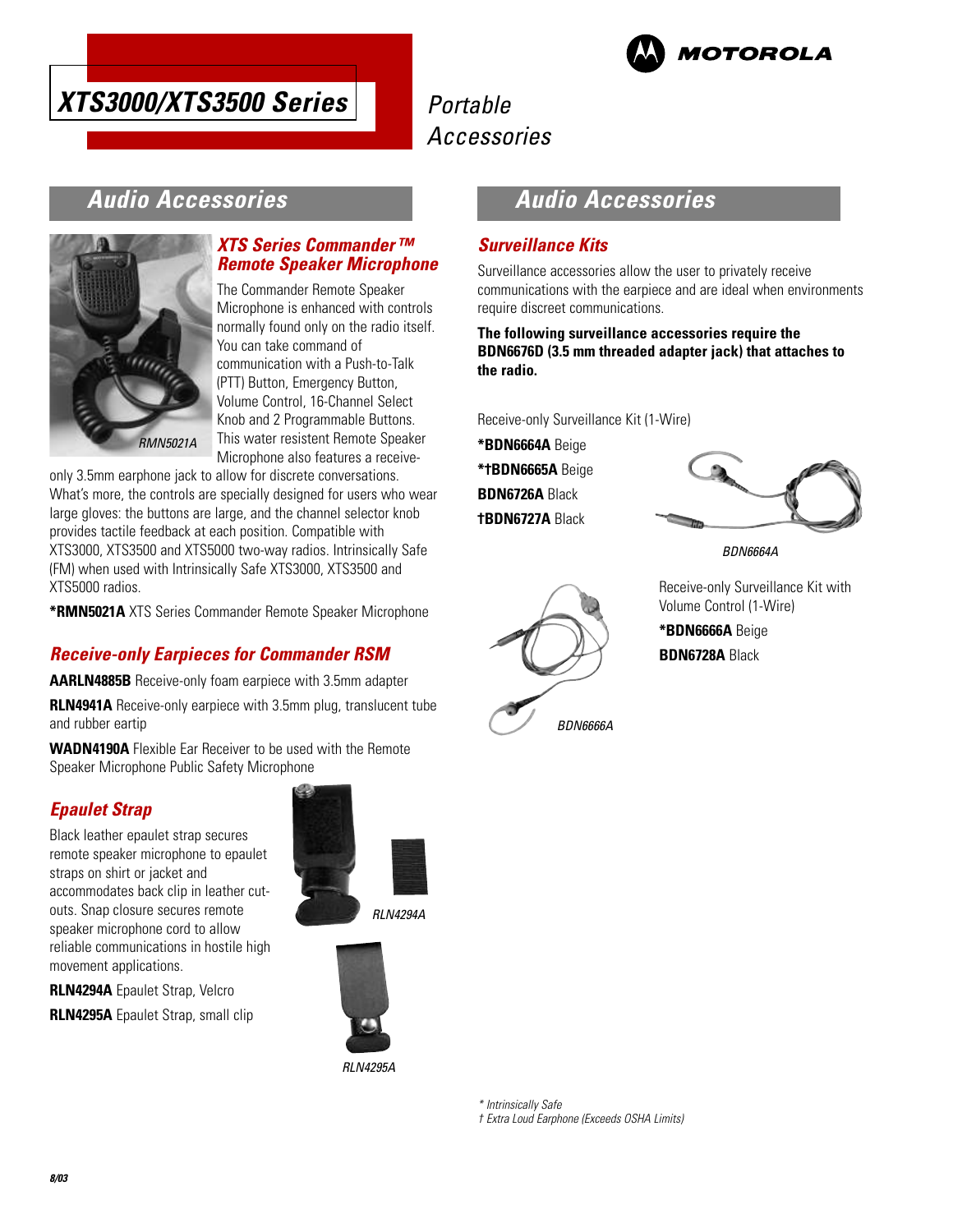

# Portable Accessories

## **Audio Accessories**

Surveillance Kit with Microphone and Push-To-Talk Combined (2-Wire)

**\*BDN6667A** Beige **\*†BDN6669A** Beige **BDN6729A** Black **†BDN6731A** Black

Surveillance Kit with Microphone and Push-To-Talk Separate (3-Wire)

**\*BDN6668A** Beige **\*†BDN6670A** Beige **BDN6730A** Black **†BDN6732A** Black





BDN6668A



**\*BDN6676D** 3.5mm Jack Adapter with Quick Disconnect Latch

## **Audio Accessories**

#### **Surveillance Kit Accessories**

**5080369E38** Standard Earpiece Assembly (earphone, earloop, eartip), Beige

**5080369E39** Extra Loud Earpiece Assembly (earphone, earloop, eartip), Beige

**5080369E40** Plastic Urethane Earloop, Beige

**5080369E41** Wire Earloop



5080369E39

**5080371E69** Small Rubber Eartip, Pack of 25, Beige

**5080371E71** Small Rubber Eartips, Pack of 25, Black

**5080371E73** Standard Rubber Eartips, Pack of 25, Beige

**5080371E75** Standard Rubber Eartips, Pack of 25, Black

**5080369E90** Standard Earpiece Assembly (includes Earphone, Earloop, and Eartip), Black

**5080370E91** Extra Loud Earpiece Assembly (includes Earphone, Earloop, and Eartip)

**5080370E92** Earloop, Plastic, Black

**5880377E06** Plastic Earloop Adapter





\* Intrinsically Safe

† Extra Loud Earphone (Exceeds OSHA Limits)

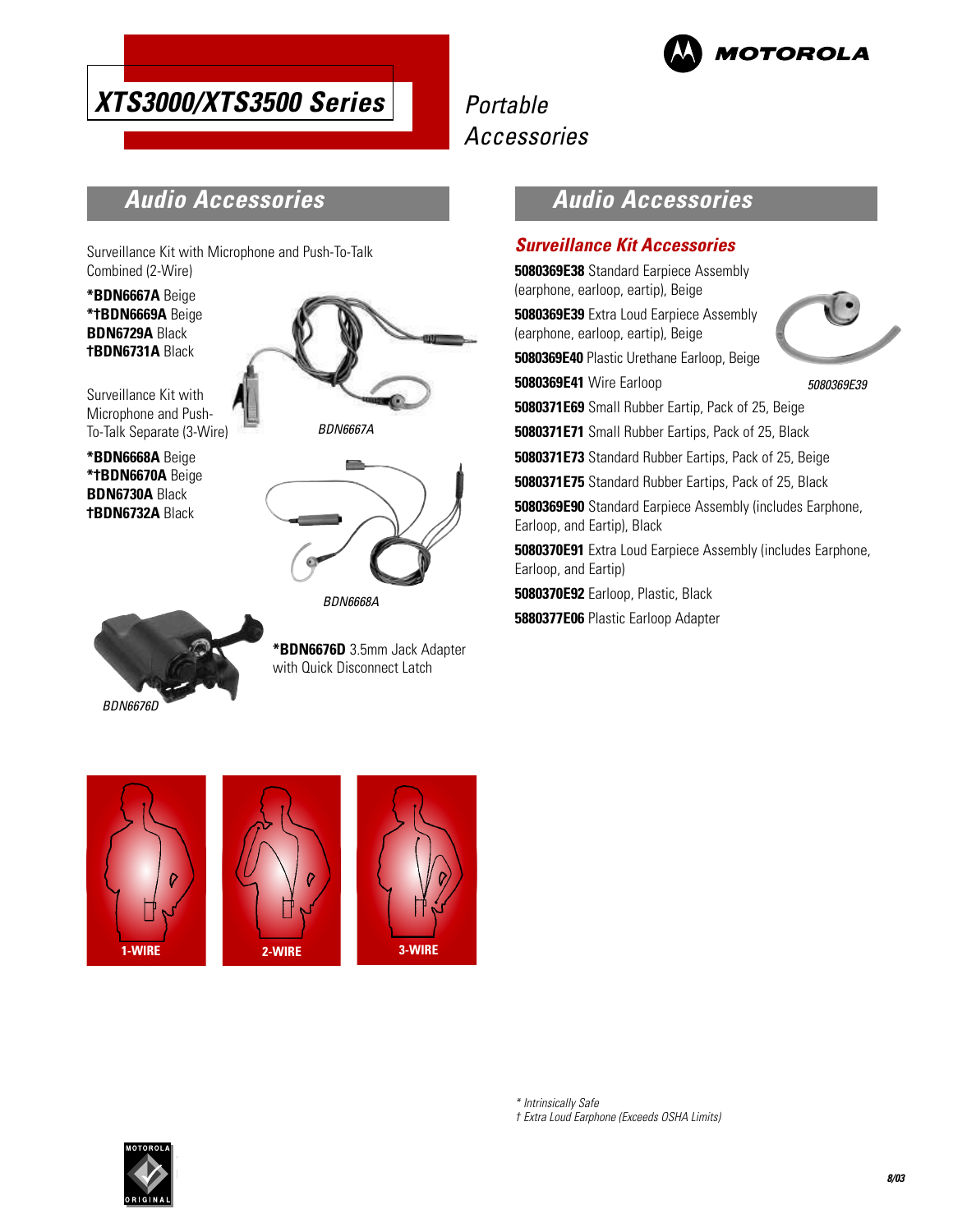



## **Audio Accessories**

#### **Completely Discreet Earpiece**

Enables users to communicate with ease, in full privacy, without visible equipment. This miniaturized receiver is discreetly hidden in ear, where it fits comfortably for long periods at a time. Small as it is, it offers a full range of audio functions including automatic squelch, automatic gain control and noise filtering. Average battery life is approximately 100 hours and includes an end-of-life battery circuit generating a warning



signal when the battery needs to be changed.

Kit includes wireless receiver plus an inductive neckloop. Just remove the earpiece on any standard 2 or 3 wire Motorola surveillance kit (sold separately) and plug in the neckloop to use. Kit includes 6 spare batteries and 5 replacement ear wax guards.

**RLN4922A** Completely Discreet Earpiece Kit

#### **Replacement Items**

**RLN4919A** Ear Wax Guards, 5 per pack **RNN4005A** 1.4 Volt Battery, 6 per pack

#### **Noise Kits**

Lightweight translucent tube attaches to Motorola surveillance accessories. Clothing clip prevents the accessory from being pulled from the ear due to body movement or head rotation.

**NTN8370A** Extreme Noise Kit, includes 2 foam earplugs for loud environments provides 24 dB noise protection.

**NTN8371A** Low Noise Kit, includes rubber eartip for low noise environments; does not provide hearing protection



**5080384F72** Replacement Foam Plugs; pack of 50 (for use with NTN8370A)

**5080371E73** Replacement Standard Rubber eartips, Pack of 25 (for use with NTN8371A), Beige

### **Audio Accessories**



#### **Surveillance Kits with Extended-Wear Comfort Earpiece**

These kits include a comfort earpiece with a rubber ear tip and a clear comfortable acoustic tube. Users hear transmissions clearly, while the clear tube provides a discreet appearance.

**RLN5311A** Comfort Earpiece with Microphone and PTT combined, Beige (2-wire kit)

**RLN5312A** Comfort Earpiece with Microphone and PTT combined, Black (2-wire kit)

**RLN5313A** Receive-only Comfort Earpiece, Black **RLN5314A** Receive-only Comfort Earpiece, Beige

## **Clear Comfortable Earpiece**

The clear comfortable earpiece forms to the inside of your ear and is perfect for low noise environments. Compatible with the NTN8371A, clear acoustic tube assembly, and most surveillance kits (1-, 2- and 3-wire). This earpiece is made of easy-to-clean chemically inert, hypoallergenic material. Does not provide hearing protection.There are 3 items needed to make this product work:



2. Clear Acoustic Tube Assembly (NTN8371A)

3. Surveillance Kits

**RLN4760A** Small Custom Earpiece, right ear **RLN4763A** Small Custom Earpiece, left ear **RLN4761A** Medium Custom Earpiece, right ear **RLN4764A** Medium Custom Earpiece, left ear **RLN4762A** Large Custom Earpiece, right ear **RLN4765A** Large Custom Earpiece, left ear



Order Separately

Acoustic Tube) with Earphone



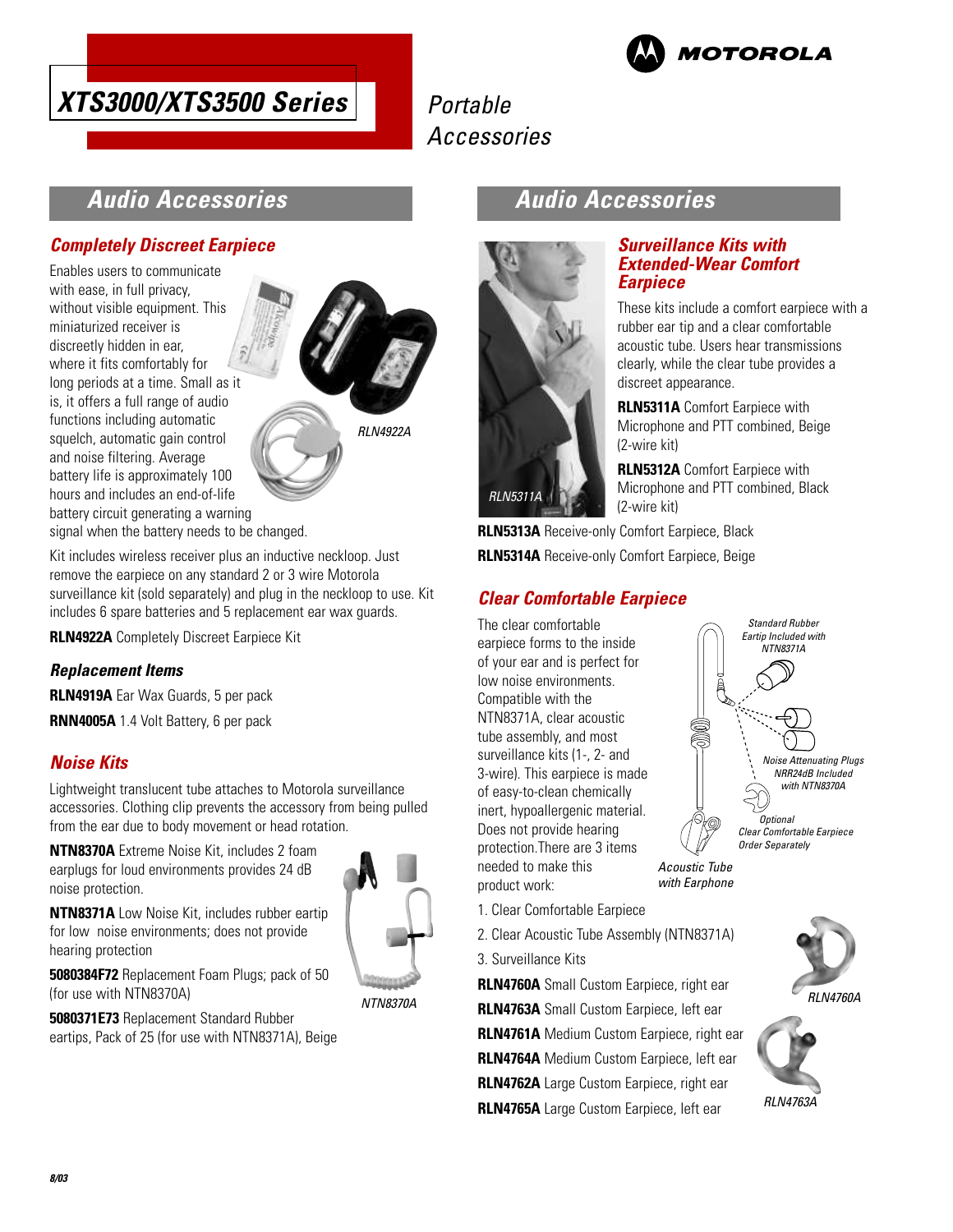

# Portable Accessories

## **Audio Accessories**

#### **Ear Microphone System (EMS)**

This compact unit picks up the voice through bone vibrations in the ear canal. The miniature earpiece leaves the hands free and face unobscured when worn by rescue and hazard protection personnel, who still retain the ability for direct hearing and speaking. For personnel required to wear breathing apparatus, communications with protective masks are as clear as communications without. And its high speech clarity under noisy environments makes it ideal for high noise environments. Available in PTT or Voice Activated (VOX).

#### **Interface module needs to be ordered separately for EMS to work.**

**\*BDN6677A** Ear Microphone for standard noise levels (up to 95dB), black

**\*BDN6678A** Ear Microphone for Standard Noise Levels (up to 95dB), beige

**BDN6641A** Ear Microphone for High Noise Levels (up to 105dB), grey

BDN6641A Shown with Interface Module

#### **Interface Modules For EMS**

**\*BDN6708B** Push-To-Talk Interface Module

**\*BDN6671B** Push-To-Talk and Voice-Activated Interface Module

#### **Optional Accessories for EMS**



**0180358B38** Remote Push-To-Talk Ring Switch **0180300E83** Remote Push-To-Talk Body Switch **0180300E25** Earguard withAdjustable Loop **0180358B32** Earholder, black, size small; secures ear mic in ear **0180358B33** Earholder, black, size medium; secures ear mic in ear

**0180358B34** Earholder, black, size large; secures ear mic in ear

## **Audio Accessories**

**0180358B35** Earholder, clear, size small; secures ear mic in ear **0180358B36** Earholder, clear, size medium; secures ear mic in ear **0180358B37** Earholder, clear, size large; secures ear mic in ear **4280369E44** Replaceable Belt Clip with Screws **5080358B28** Eartips, black, size medium (10 per pack) **5080358B29** Eartips, black, size large (10 per pack) **5080358B30** Eartips, beige, size medium (10 per pack) **5080358B31** Eartips, beige, size large (10 per pack)

#### **Flexible Ear Receiver**



The Flexible Ear Receiver contains a flexible earloop and speaker and rests external to the ear.

**BDN6719A** Ear Receiver with 3.5 mm Threaded Plug, requires BDN6676D adapter unless being used with speaker/microphone

**7580372E11** Replacement Foam Ear Cushions for BDN6719A

### **Pellet Style Earpieces**

**BDN6780A** Single Earbud with Microphone and Push-To-Talk. Requires BDN6676D adapter.

**BDN6781A** Single Earbud, receive only. Requires BDN6676D adapter

**7580372E70** Replacement Foam Ear Cushion for Pellet Earpieces



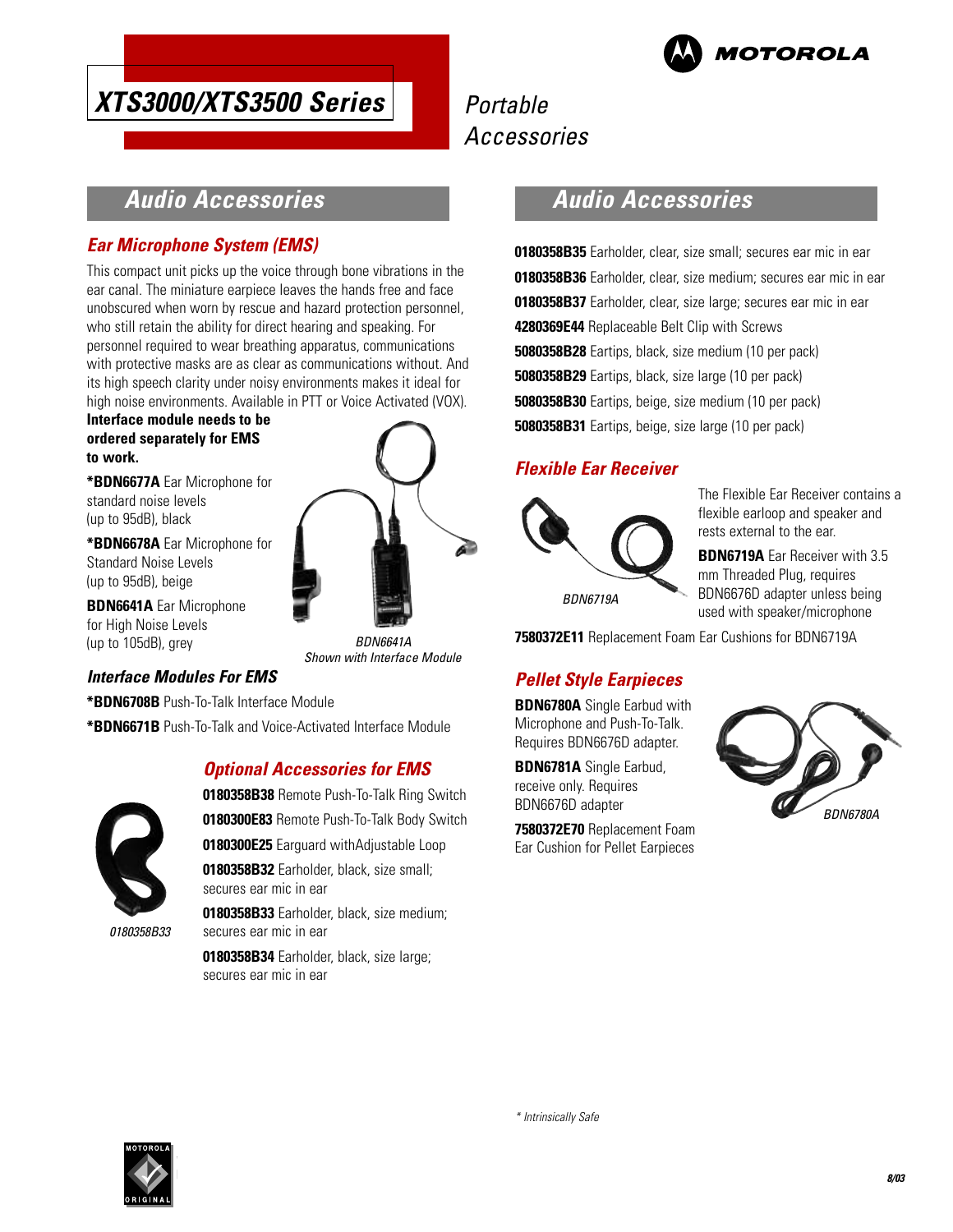



## **Audio Accessories**

#### **CommPort: Integrated Microphone/Receiver System**

The CommPort system contains a miniature microphone and receiver, and connects to your two-way radio, making it possible to hear and speak under the most adverse conditions.

#### **\*NTN1624A** Integrated Ear

Microphone/Receiver System with Palm PTT (includes BDN6676 3.5mm jack adapter)

#### **\*NTN1625A**

Integrated Ear Microphone/Receiver System with PTT on Radio Adapter (includes BDN6676 3.5mm jack adapter)

**\*NTN1663A** Integrated Ear Microphone/Receiver System with Ring PTT (includes BDN6676 3.5mm Jack adapter)



NTN1624A

**\*NTN1736A** Integrated Ear Microphone/Receiver System with snapon side PTT (includes BDN6676D radio adapter)

**NNTN4186A** Integrated Microphone/Receiver System with Remote Push-to-Talk Body Switch (includes BDN6676 3.5mm jack adapter)

**NKN6510A** Replacement Palm PTT Cable for NTN1624A

**NKN6508A** Replacement Cable for NTN1625A

**NKN6512A** Replacement Ring PTT Cable for NTN1663A

**NKN6525A** Replacement Snap-on PTT Cable for NTN1736A

## **Audio Accessories**

**NNTN4188A** Replacement Remote Push-to-Talk Body Switch for NNTN4186A

**NTN8821A** CommPort Maintenance Kit, includes replacement ear tubes (quantity 10), windscreens (quantity 2) and microphone seal strips (quantity 10)

**NTN8986A** Adhesive Pads (Quantity 90) for secure attachment to ear

**NTN8988A** Ear Straps (Quantity 10) for secure attachment to ear

**4285838B01** Replacement Collar Clip

**4202006A01** Replacement Back Cover Clip

**RLN5037A** Replacement Ear Tubes (pack of 10)

#### **Temple Transducer**

The temple transducer represents a significant achievement in headset design and functionality. It allows the user to receive audio without covering the ear. The receiver portion of this accessory rests on the temples and is capable of converting the receive audio from a two-way radio into sound vibration. The sound vibration is transmitted through the surrounding human tissue and bone



RMN4049A

directly into the inner ear where it is received by the user. It features an in-line PTT and noise canceling boom microphone. The temple transducer enhances communication and safety by not impairing the user's hearing of external sound environment, such as from machinery and equipment, warning, and fire alarms, the intercom, traffic and even casual conversations with their co-workers.

**\*RMN4049A** Temple Transducer

### **Lightweight Headsets**

Lightweight headsets allow for high clarity, hands-free, discrete two-way communication, while adding comfort necessary for extended wear in moderate noise environments. Requires BDN6676D Audio Adapter.

**NMN6246B** Ultralite headset with boom microphone and in line push to talk switch, ear bud style

**NMN6245A** Single Muff Adjustable Lightweight Headset with Boom Microphone and In-line PTT

\* Intrinsically Safe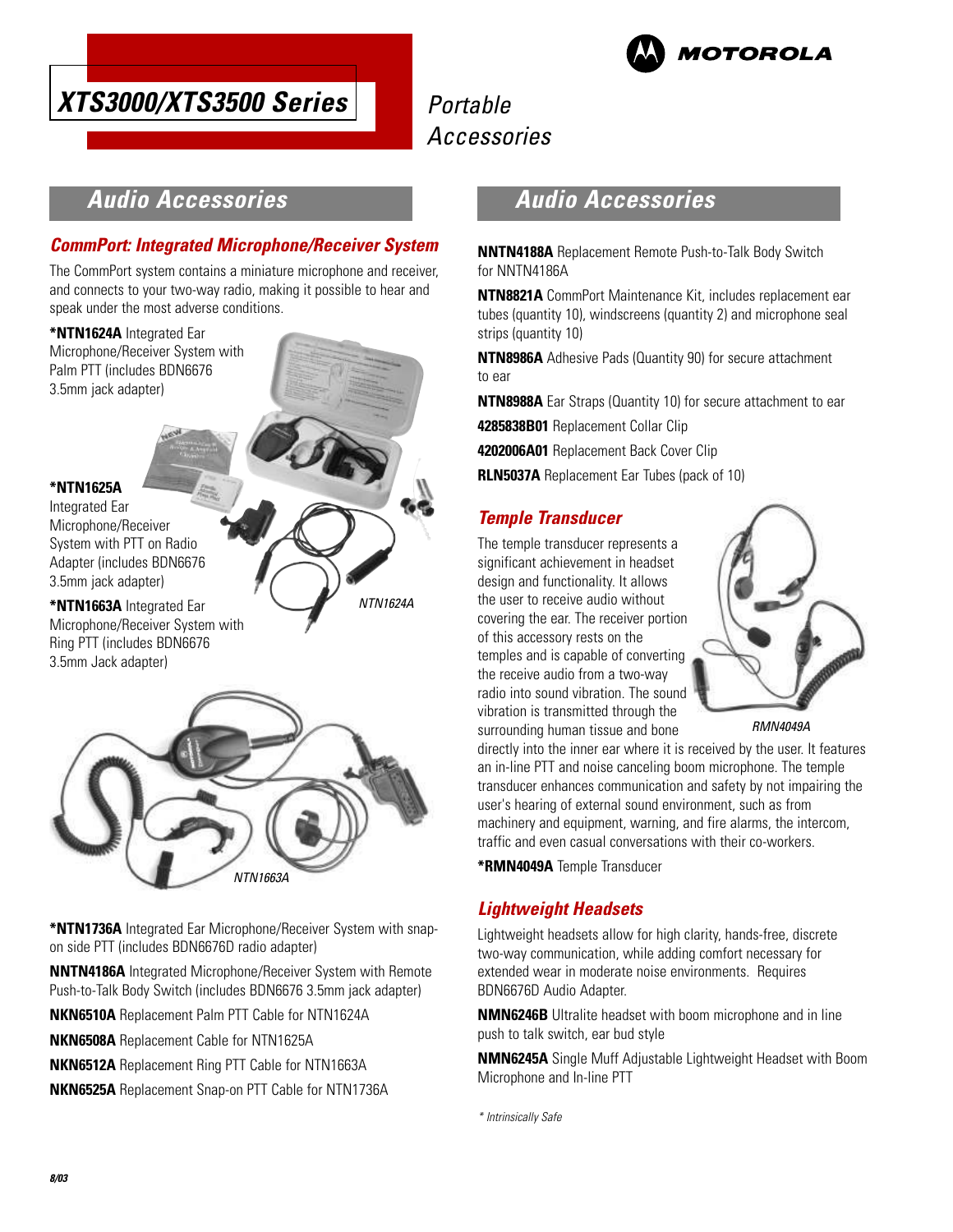

# Portable Accessories

## **Audio Accessories**

### **Racing Headset for Two-Way Radios**

Motorola is the official wireless equipment supplier of CART®, so whether your customers' playing field is a racetrack, construction site or other challenging environment, they can count on this Racing Headset for superior comfort and dependable operation.



**RMN5015A** Racing headset for twoway radios (Adapter Cable required)

**\*BDN6673B** Adapter Cable for XTS2500, XTS3000, XTS3500 and XTS5000

## **Medium Weight Headsets**

Medium weight headsets offer high-clarity sound with the additional hearing protection necessary for providing consistent, clear two-way radio communications in harsh, noisy situations.

**NMN6258A** Medium Weight Headset, over the head with In-Line PTT, noise reduction rating = 24dB

**NMN6259A** Medium Weight Headset, behind the head with In-Line PTT, noise reduction rating = 24dB

**7580376E34** Replacement Foam Earseals, 1 pair

**1580376E32** Replacement Cloth Covers for Earseals,1 pair

**5080548E02** Replacement Windscreen for Boom Microphone

**3280376E35** Replacement O-ring for Windscreen

**4204004K01** Replacement Adjustable Headstrap for NMN6259A



## **Audio Accessories**

#### **Noise-Canceling Headsets with Boom Microphone**

Ideal for two-way communication in extremely noisy environments. Dual-muff tactical headsets include two microphones on the outside of the earcups which reproduce the ambient sound back into the headset. Harmful sounds are suppressed to a safe level and low sounds are amplified up to 5 times the original level, but never more than 82dB(A). Includes on/off volume control on earcups and 3-foot curly cord. Easily replaceable earseals are filled with liquid and foam combination to provide excellent sealing and comfort. Requires separate in-line PTT adapter cable RKN4095A. Hardhat not included.

**RMN4052A** Tactical Headband Style Headset, grey; noise reduction rating of 24dB





RMN4052A

**RMN4053A** Tactical Hardhat Mount Headset, grey; noise reduction rating of 22dB

RMN4053A

#### **Receive-only Headsets**

Receive-only headsets are the right choice for high noise environments where users must hear information clearly, but seldom need to transmit. Dual muff headsets feature easily replaceable earseals filled with liquid and foam combination to provide excellent sealing and comfort.

**RMN4056B** Receive-only Dual Muff Headband-style Headset, provides 24 dB of noise reduction for use with all remote and public safety microphones with 3.5mm threaded jack (can be plugged directly into radio with BDN6676D adapter)

**RMN4057B** Receive-only Hardhat mounts easily to hardhats with slots and provides 22dB of noise reduction, for use with all remote and public safety microphones with 3.5mm threaded jack (can be plugged into radio with BDN6676D adapter)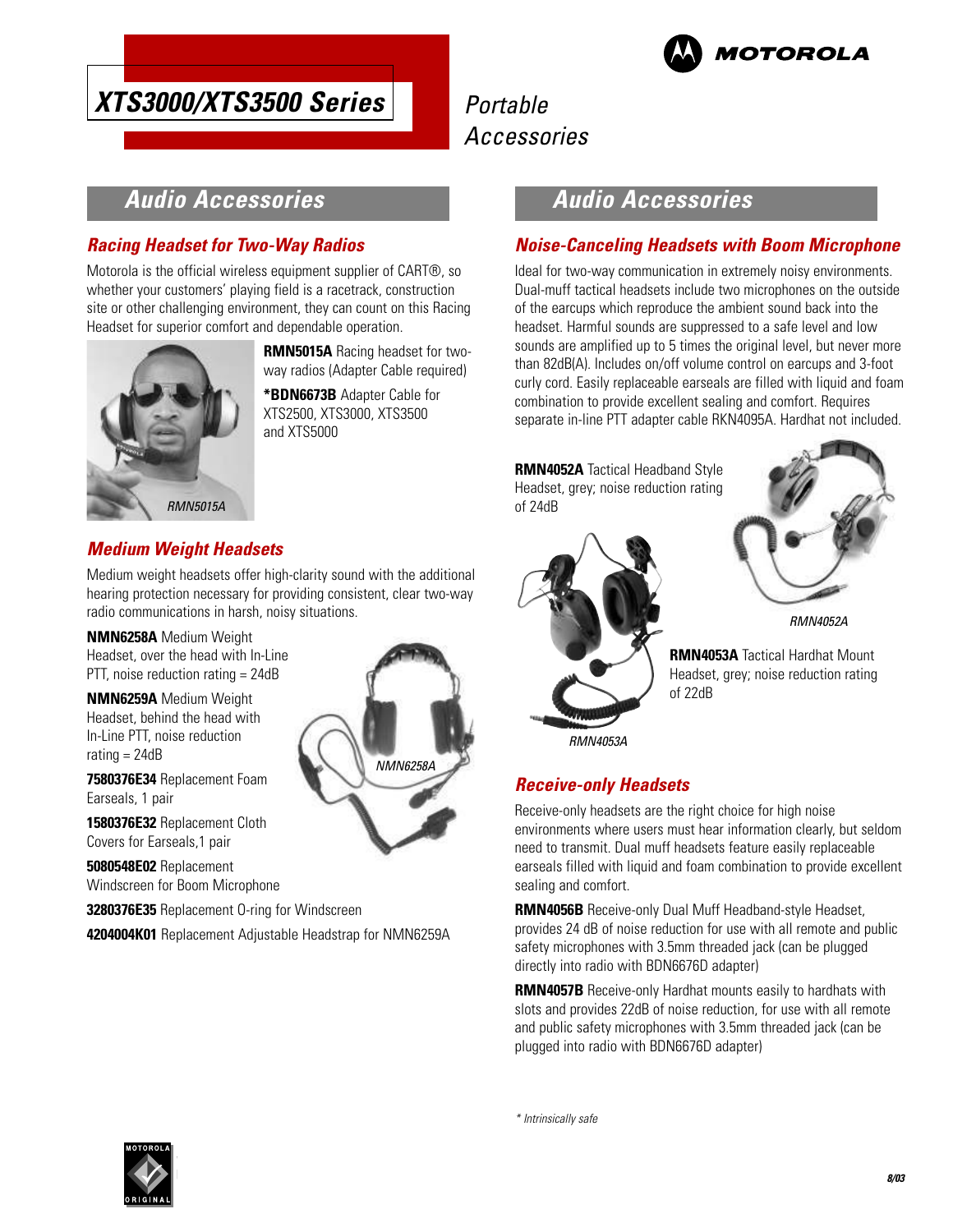



## **Audio Accessories**

#### **Hardhat Mount Headset with Noise-Canceling Boom Microphone**

Ideal for two-way communication in high-noise environments; mounts easily to hardhats with slots, excellent noise reduction of 22dB. Easily replaceable earseals are filled with liquid and foam combination to provide excellent sealing and comfort. 3-foot curly cord assembly. Requires separate in-line PTT adapter cable RKN4095A. Hardhat not included.



**RMN4051B** Two-Way Hardhat Mount Headset, black

RMN4051B

#### **Adapter Cables**

**RKN4095A** In-Line PTT Adapter Cable. For use with RMN4051, RMN4052, and RMN4053.

#### **Replacement Earseals for Headsets**

**RLN4923A** Includes Two Replacement Snap-In Earseals; recommended replacement interval is once every six months to ensure constant level of attenuation, hygiene and comfort. For use with RMN4051, RMN4052, and RMN4053.

## **Audio Accessories**

#### **Heavyduty Headsets**

Heavyduty headsets include noise-cancelling boom microphones and can be worn with or without a hardhat. Headsets are for use in noise levels up to 125 dB. The Push-To-Talk switch is located on the earcup. The VOX module is contained within the headset on voice activated units. **Heavyduty headsets require radio adapter cable BDN6673B to be ordered separately.**



**\*BDN6645A** Push-To-Talk Headset with Boom Microphone; requires adapter cable BDN6673B; noise reduction rating =24dB

BDN6645A

**\*BDN6635B** Voice-activated Headset with Boom Microphone; requires adapter cable BDN6673B; noise reduction rating =24dB



BDN6635B



**\*BDN6636B** Voice-activated Headset with Throat Microphone; requires adapter cable BDN6673B; noise reduction rating =24dB

**\*BDN6673B** Radio Adapter Cable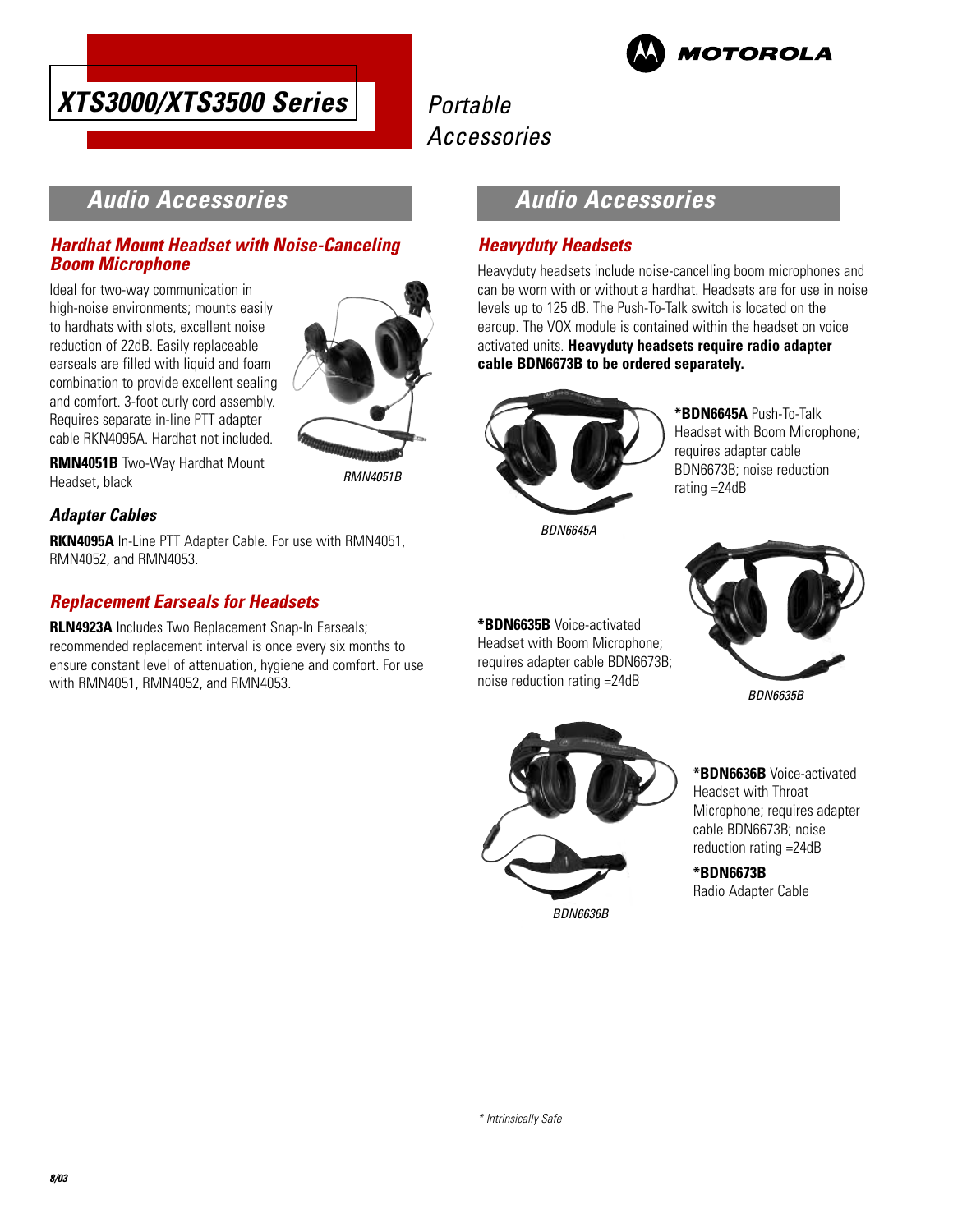

## **Batteries**

## **Batteries**

#### **Nickel-Cadmium Premium**

Part Number: **NTN8294BR** Volts: 7.5 Avg mAh: 1525 Height: 6-1/8˝ Intrinsically Safe: No Part Number: **NTN8295AR** Volts: 7.5 Avg mAh: 1525 Height: 6-1/8˝ Intrinsically Safe: Yes Part Number: **NTN8297AR** Volts: 7.5 Avg mAh: 1525 Height: 6-1/8˝



### **Batteries**

#### **Nickel Metal Hydride Premium**

Part Number: **NTN8299BR** Volts: 7.5 Avg mAh: 1800 Height: 6-1/8˝ Intrinsically Safe: Yes

Part Number: **NTN8923AR** Volts: 7.5 Avg mAh: 1800 Height: 6-1/8˝ Intrinsically Safe: No NTN8294BR NTN8299BR

Part Number: **RNN4007AR** Volts: 7.5 Avg mAh: 3500 Height: 6-1/8˝ Intrinsically Safe: Yes

Part Number: **RNN4006B** Volts: 7.5 Avg mAh: 3500 Height: 6-1/8˝ Intrinsically Safe: No

#### **Lithium-ion Premium**

Part Number: **NTN8610BR** Volts: 7.2 Avg mAh: 1650 Height: 6-1/8˝ Intrinsically Safe: No

### **Alkaline Premium Battery Shells**

**NTN9177A** Disposable Battery Shell – Black **NTN9103A** Disposable Battery Shell – Orange



#### **Nickel-Cadmium impres™**

Rugged: Yes

Intrinsically Safe: Yes

#### Part Number: **HNN9031AR** Volts: 7.5

Avg mAh: 1525 Height: 6-1/8˝ Intrinsically Safe: No

Part Number: **HNN9032AR** Volts: 7.5 Avg mAh: 1525 Height: 6-1/8˝ Intrinsically Safe: Yes

#### **Nickel Metal Hydride impres™**

Part Number: **NNTN4436AR** Volts: 7.5 Avg. mAh: 2000 (1800 min) Height: 6-1/8" Intrinsically Safe: Yes

Part Number: **NNTN4437AR** Volts: 7.5 Avg. mAh: 2000 (1800 min) Height: 6-1/8" Intrinsically Safe: Yes

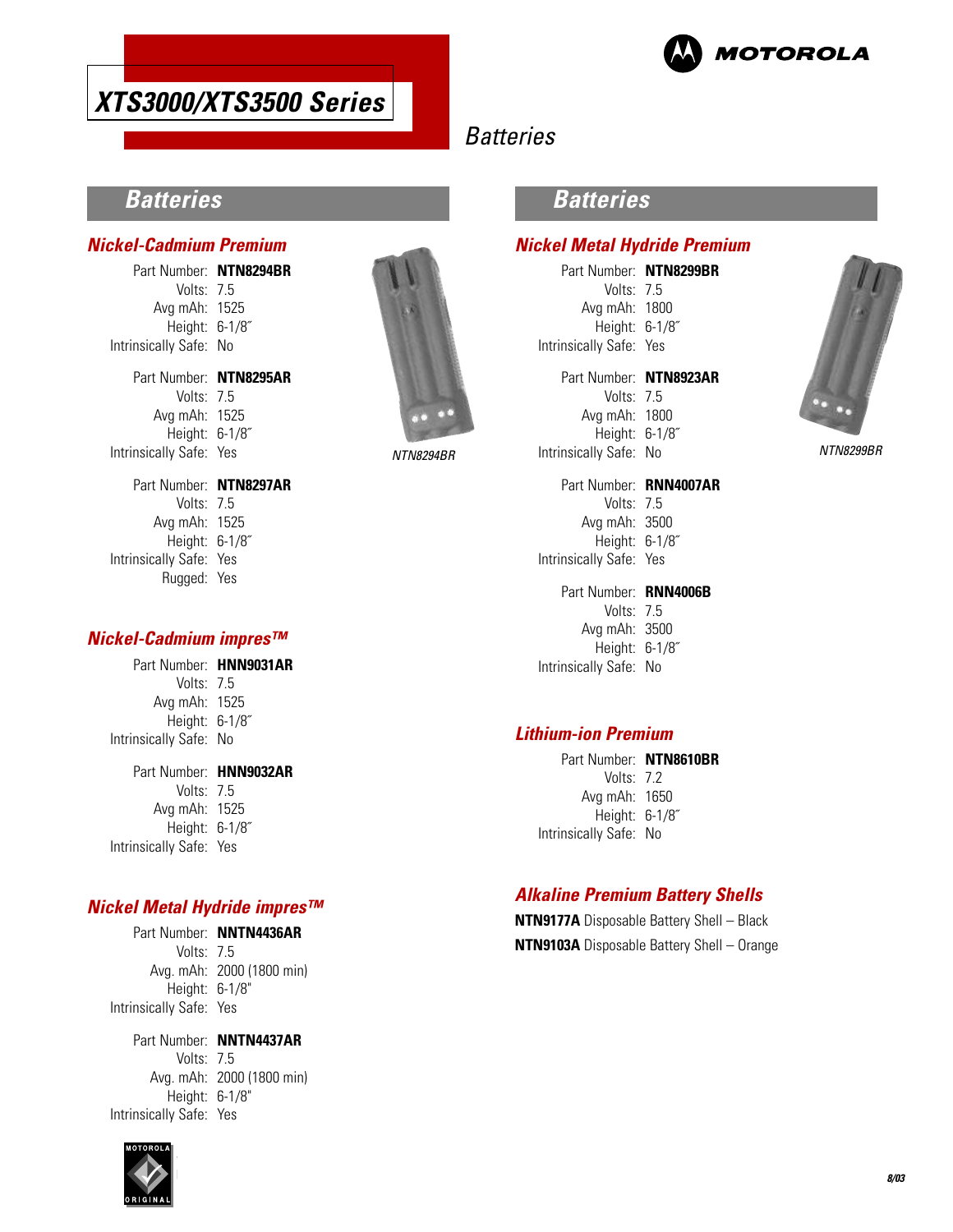





## **Antennas**

#### **Flexible Whip Antenna**

Flexible Whip antennas have a one-piece finish and steel core for optimal radiation characteristics. Provides more comfort when radio is worn on the belt.

**8505241U05** Flexible Whip, 403-520MHz, 6˝

**8505241U03** Flexible Whip, 806-870MHz, 7˝

#### **Helical Antennas**

Helical are sturdy and dependable for years of failsafe communication. Each antenna is designed and built to quality standards. The skirt at the base of the connector helps to seal out damaging elements. Connector is made of plated brass material for long life.

**8505644V01** Helical, 136-151MHz, 6˝

**8505644V02** Helical, 151-162MHz, 6˝

**8505644V03** Helical, 162-174MHz, 6˝

**8505644V04** Helical, 403-435MHz, 3˝

**8505644V05** Helical, 435-470MHz, 3˝

**8505644V06** Helical, 470-520MHz 3˝







### **Antennas**

#### **Dipole Antennas**

Dipole molded antennas are injection molded in lasting polyurethane. The wide skirt at the bottom of the connector protects against damaging environmental elements. The dipole antenna is ideal when strong and solid signal clarity is demanded.

**NAF4000B** Dipole, 806-870MHz, 8˝

#### **Wideband Antenna**

Wideband antenna is ideal when radio is used in different frequencies since one antenna will cover all ranges.

**8505518V01** Wideband, 136-174MHz, 6˝

#### **Stubby Antenna**

This stubby quarterwave antenna is ideal when radio is worn on the belt because the short antenna is non-obtrusive.

**8505241U06** Stubby, 806-941MHz, 4˝; is a broad band antenna that operates in the 800/900MHz band

## **Miscellanoeous**

#### **Public Safety Tilt Switch**

**NTN7660B** Public Safety Tilt Switch. An external emergency switch that is activated when the unit is tilted at a greater than 60 degree angle. The emergency feature must be programmed in radio to enable the tilt position.





8505241U06